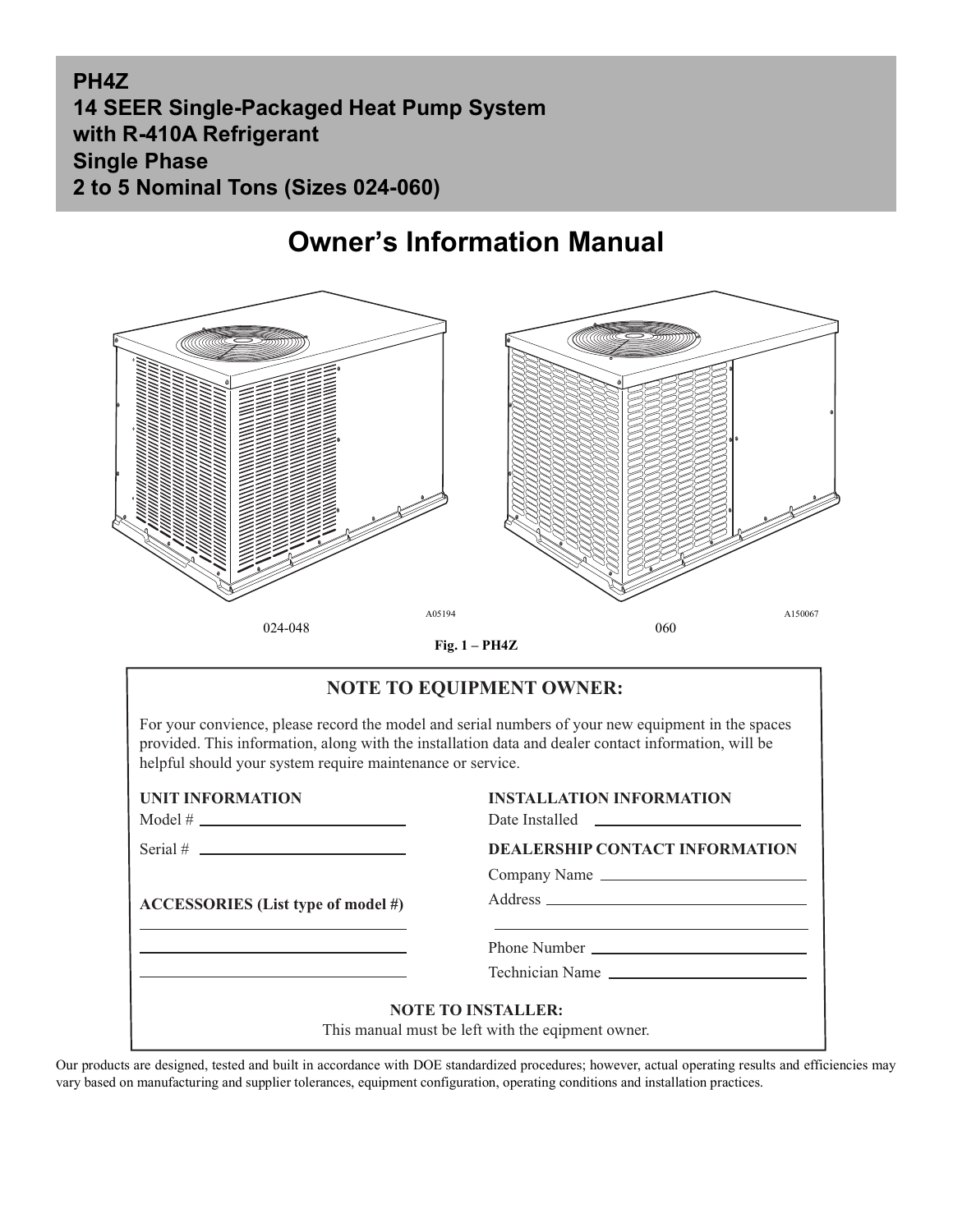### **Safety Considerations**

Improper installation adjustment, alteration, service, maintenance, or use can cause explosion, fire, electrical shock, or other conditions which may cause death, personal injury, or property damage. Consult a qualified installer, service agency, or your distributor or branch for information or assistance. The qualified installer or agency must use factory-authorized kits or accessories when modifying this product Refer to the individual instructions packaged with the kits or accessories when installing.

Follow all safety codes. Wear safety glasses, protective clothing, and work gloves. Use quenching cloth for brazing operations. Have a fire extinguisher available. Read these instructions thoroughly and follow all warnings or cautions included in literature and attached to the unit. Consult local building codes, the current editions of the National Electrical Code (NEC) NFPA 70 and NFPB 90B - Installation Warm Air Heating and A/C System (Residential).

In Canada refer to the current editions of the Canadian electrical Code CSA C22.1.

Recognize safety information. This is the safety-alert symbol  $\Delta$ . When you see this symbol on the unit and in instructions or manuals, be alert to the potential for personal injury. Understand these signal words; DANGER, WARNING, and CAUTION. These words are used with the safety-alert symbol. DANGER identifies the most serious hazards which will result in severe personal injury or death. WARNING signifies hazards which could result in personal injury or death. CAUTION is used to identify unsafe practices which may result in minor personal injury or product and property damage. NOTE is used to highlight suggestions which will result in enhanced installation, reliability, or operation.

**NOTE:** Installer: This manual should be left with the equipment user.

## ! WARNING

#### **FIRE, EXPLOSION, ELECTRICAL SHOCK HAZARD**

Failure to follow this warning could result in personal injury, death, and/or property damage.

Installation and servicing of this equipment can be hazardous due to mechanical and electrical components. Only trained and qualified personnel should install, repair, or service this equipment.

# **WARNING**

#### **FIRE, EXPLOSION, ELECTRICAL SHOCK HAZARD**

Failure to follow this warning could result in personal injury, death or property damage.

Do not use this unit if any part has been under water. Immediately call a qualified service technician to inspect the unit and to replace any part of the control system which has been under water.

# ! WARNING

#### **ELECTRICAL SHOCK HAZARD**

Failure to follow this warning could result in personal injury or death. Before performing recommended maintenance, be sure the main power switch to unit is turned off and a lock-out tag is installed.

# **CAUTION**

#### **CUT HAZARD**

Failure to follow this caution may result in personal injury.

Sheet metal parts may have sharp edges or burrs. Use care and wear appropriate protective clothing, safety glasses and gloves when handling parts and servicing this unit.

### **Operating Your Unit**

The operation of your heat pump system is controlled by the indoor thermostat. You simply adjust the thermostat and it maintains the indoor temperature at the level you select. Most thermostats of heat pump systems have 3 controls: a temperature control selector, a FAN control, and a SYSTEM or MODE control. Refer to your thermostat owner's manual for more information.

To better protect your investment and to eliminate unnecessary service calls, familiarize yourself with the following facts:

- 1. During heating, increasing the desired temperature setting more than 2°F (1.1°C) may cause the supplemental heaters to be turned on for a short period of time to satisfy the demand. Needless use of the supplementary heat reduces potential energy savings.
- 2. Ice or frost tends to form on the coil during winter heating operation. Your unit is designed to automatically melt the ice. When in this defrost cycle, it is normal for steam or fog to rise from the outdoor unit, and for water to drain from the outside of unit. Do not be alarmed!

#### **To start the unit:**

- 1. Turn on the electrical power supply to unit.
- 2. Set MODE control to desired mode and select temperature.

#### **To shut off unit:**

**NOTE:** If the unit is being shut down because of a malfunction, call your dealer as soon as possible.

- 1. Set system MODE control to OFF.
- 2. Turn off the electrical power supply to unit.

#### **Cooling Mode**

With the SYSTEM or MODE control set to COOL, your unit will run in cooling mode until the indoor temperature is lowered to the level you have selected. On extremely hot days, your unit will run for longer periods at a time and have shorter "off" periods than on moderate days.

#### **Heating Mode**

With the SYSTEM or MODE control set to HEAT, your unit will run in heating mode until the room temperature is raised to the level you have selected. Of course, your unit will run for longer periods to maintain a comfortable environment on cooler days and nights than on moderate ones.

#### **Supplemental Heat**

Your unit is your primary heating source. Your system may also be equipped with a supplemental heating source such as electric heat. On cold days and nights, your system will automatically turn on the supplemental heat, as needed, in order to maintain the level of comfort you have selected.

When your heat pump needs additional heat to keep you comfortable your thermostat will turn on the supplemental heat (if equipped). When the thermostat calls for supplemental heat, you may notice the indoor fan increase its speed.

#### **Defrost Mode**

When your unit is providing heat to your home or office and the outdoor temperature drops below 45°F (7.2°C), moisture may begin to freeze on the surface of the coil. If allowed to build up, this ice would impede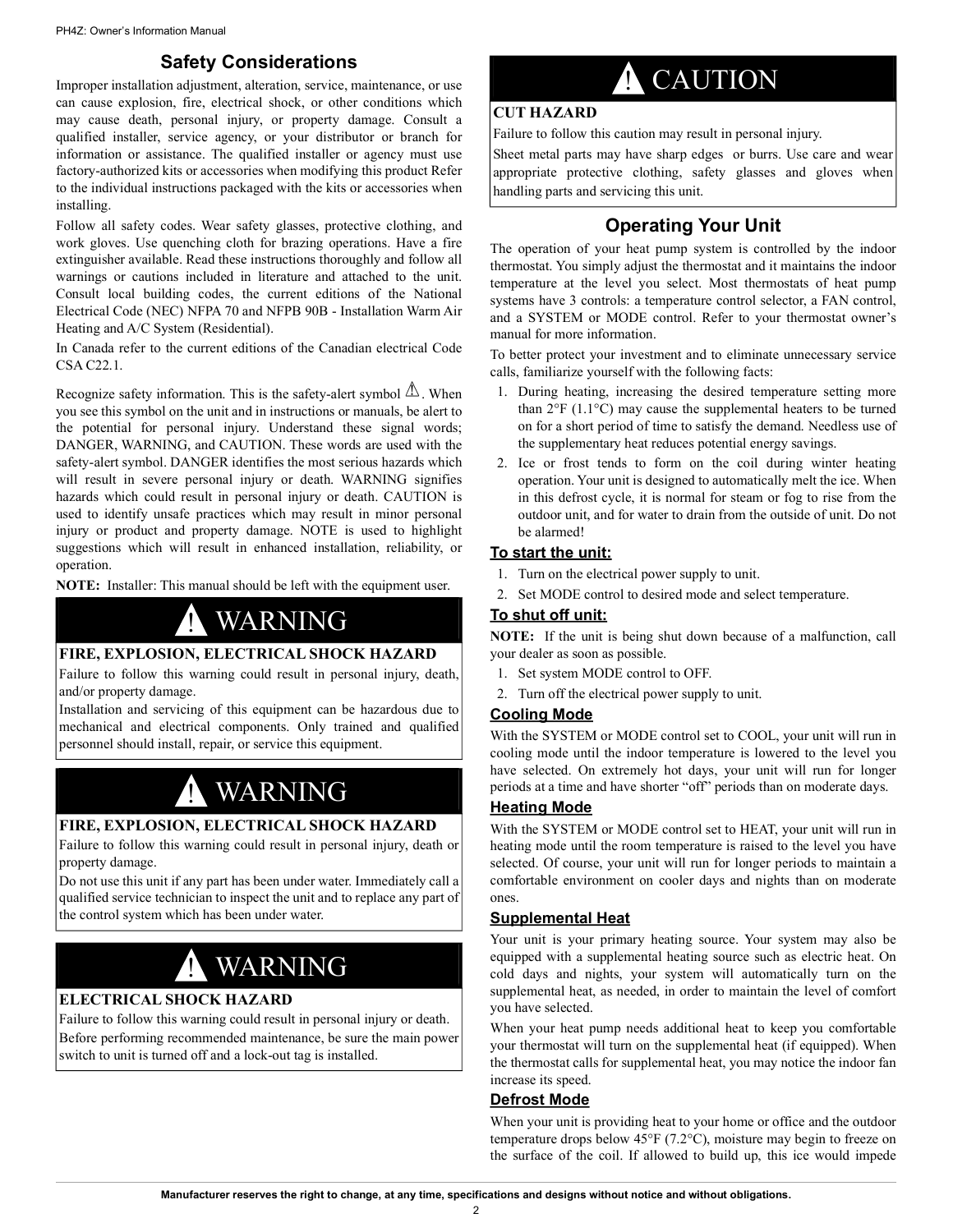#### PH4Z: Owner's Information Manual

airflow across the coil and reduce the amount of heat absorbed from the outside air. So, to maintain energy-efficient operation, your unit has an automatic defrost mode.

The defrost mode starts at a preset time interval of 60 minutes, although, it may be reset to 30, 90 or 120 minutes. Defrost will start at the preset time only if the ice is sufficient to interfere with normal heating operation.

After the ice is melted from the coil, or after a maximum of 10 minutes in defrost mode, the unit automatically switches back to normal heating operation.

Do not be alarmed if steam or fog appears at the outdoor unit during defrost mode. Water vapor from the melting ice may condense into a mist in the cold outside air.

During certain weather conditions such as heavy snow and freezing rain it is not uncommon for ice to build up on the unit grille. This is normal for these weather conditions. Do not attempt to remove the ice from the unit grille. This condition will not affect the proper function of the unit and will clear within a few days.

During defrost mode, your heat pump will automatically turn on the supplemental heat, if equipped. You may notice the indoor fan increase its speed.

### **Emergency Heating Mode**

In the event of primary unit heat failure, the emergency heat mode allows your supplemental heating source to keep your home or office warm until your unit can be serviced. Contact your dealer in the event of primary unit heat failure.

During Emergency Heat, your thermostat will lockout the heat pump and turn on the supplemental heat, if equipped. You may notice the indoor fan increase its speed.

### **Maintenance and Service**

This section discusses maintenance that should be performed by your dealer and care you, as the owner, may wish to handle for your new unit.

#### **Routine Maintenance**

All routine maintenance should be handled by skilled, experienced personnel. Your dealer can help you establish a standard procedure.

To assure proper functioning of the unit, flow of condenser air must not be obstructed from reaching the unit. Clearance from the top of the unit is 48 in. (1219 mm). Clearance of at least 36 in. (914 mm) is required on sides except the power entry side (42 in. [1067 mm] clearance).

#### **Maintenance and Care for the Equipment Owner**

Before proceeding with those things you might want to maintain yourself, please carefully consider the following:

### **WARNING**

#### **FIRE, EXPLOSION, ELECTRICAL SHOCK, CUT HAZARD**

Failure to follow this warning could result in personal injury, death or property damage.

- 1. TURN OFF ELECTRICAL POWER TO YOUR UNIT BEFORE SERVICING OR PERFORMING MAINTENANCE AND INSTALL A LOCK-OUT TAG.
- 2. When removing access panels or performing maintenance functions inside your unit, be aware of sharp sheet metal parts and screws. Although special care is taken to reduce sharp edges to a minimum, be extremely careful when handling parts or reaching into the unit.

#### **Air Filters**

The air filter(s) should be checked every 3 or 4 weeks and changed or cleaned whenever it becomes dirty. Dirty filters produce excessive stress on the blower motor and can cause the motor to overheat and shut down. This unit must have an air filter in place before it can be operated. These filters should be located in at least one of two places. In many applications, the installer will provide return air filter grilles mounted on the wall or ceiling of the conditioned structure. In the instance of filter grilles, the filters can simply be removed from the grille and replaced. Table 1 indicates the correct indoor filter size for your unit.

| <b>Unit Size</b> | <b>Filter Size</b>      |
|------------------|-------------------------|
| 024              | 20x20x1 (508x508x25 mm) |
| 030-036          | 24x30x1 (610x762x25 mm) |
| 042-060          | 24x36x1 (610x914x25 mm) |

When installing the new filter(s), note the direction of the airflow arrows on the filter frame.

If you have difficulty locating your air filter(s) or have questions concerning proper filter maintenance, contact your dealer for instructions. When replacing filters, always use the same size and type of filter that was supplied originally by the installer.

# ! WARNING

#### **FIRE AND UNIT OPERATION HAZARD**

Failure to follow this warning could result in personal injury, death or property damage.

Never operate your unit without filters in place. An accumulation of dust and lint on internal parts of your unit can cause loss of efficiency.

#### **Fans and Fan Motor**

Periodically check the condition of fan wheels and housings and fan-motor shaft bearings. Contact your dealer for the required annual maintenance.

#### **Indoor and Outdoor Coils**

Cleaning of the coils should only be done by qualified service personnel. Contact your dealer for the required annual maintenance.

#### **Condensate Drain**

The drain pan and condensate drain line should be checked and cleaned at the same time the cooling coils are checked by your dealer.

#### **Compressor**

All compressors are hermetically sealed and do not require periodic maintenance.

#### **Condenser Fan**

## **WARNING**

#### **PERSONAL INJURY AND UNIT DAMAGE HAZARD**

Failure to follow this warning could result in personal injury, death or property damage.

Do not poke sticks, screwdrivers, or any other object into revolving fan blades.

The fan must be kept free of all obstructions to ensure proper cooling. Contact your dealer for any required service.

#### **Electrical Controls and Wiring**

Electrical controls are difficult to check without proper instrumentation. If there are any discrepancies in the operating cycle, contact your local dealer and request service.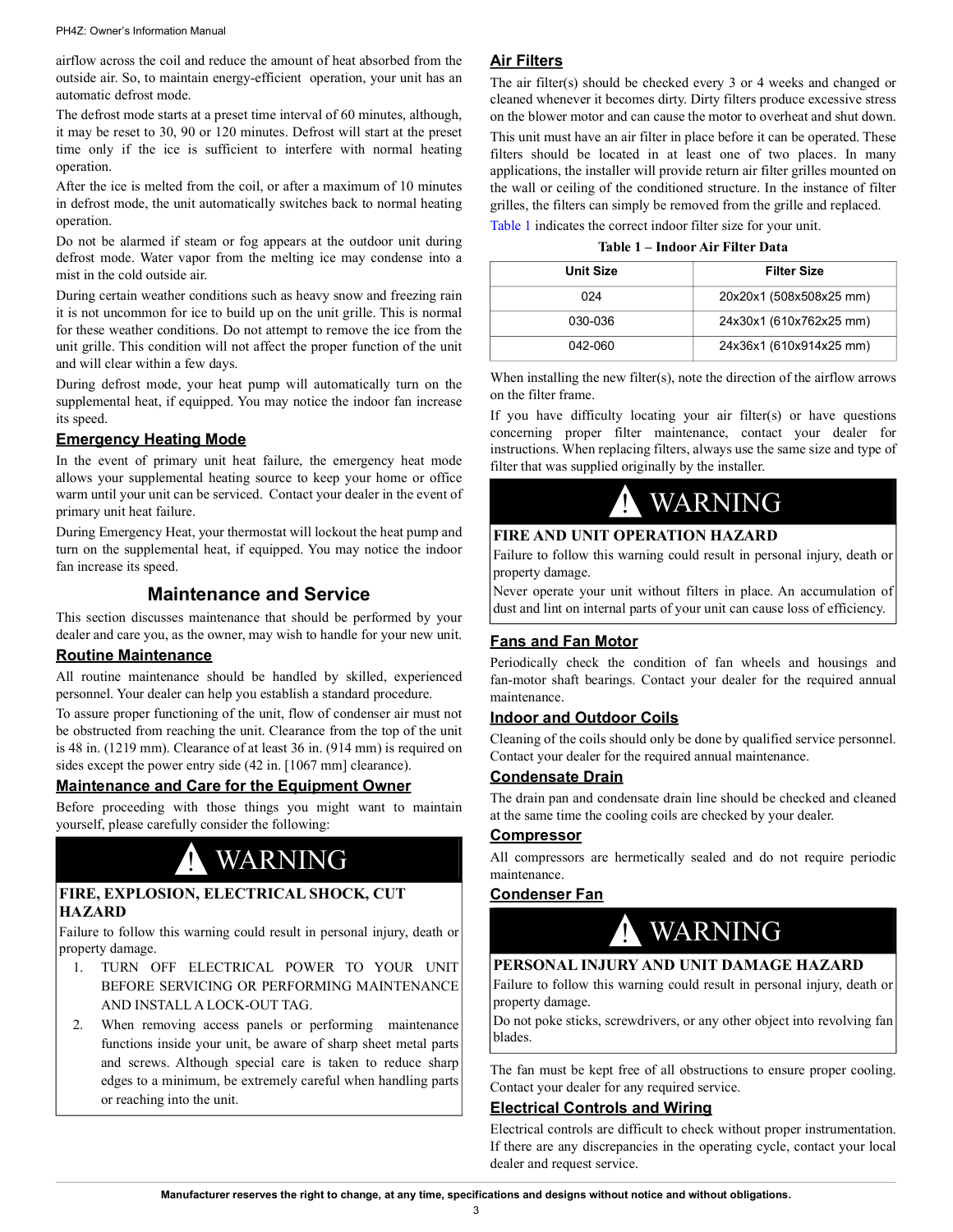#### **Refrigerant Circuit**

The refrigerant circuit is difficult to check for leaks without the proper equipment. If inadequate cooling is suspected, contact your local dealer for service.

# **WARNING**

#### **EXPLOSION, BURN AND ENVIRONMENTAL HAZARD**

Failure to follow this warning could result in personal injury, death or property damage.

System under pressure. Relieve pressure and recover all refrigerant before system repair or final unit disposal. Use all service ports and open all flow-control devices, including solenoid valves.

#### **Unit Panels**

After performing any maintenance or service on the unit, be sure all panels are fastened securely in place to prevent rain from entering unit cabinet and to prevent disruption of the correct unit airflow pattern.

#### **Regular Dealer Maintenance (Refer to [Table](#page-4-0) 2)**

In addition to the type of routine maintenance you might be willing to perform, your unit should be inspected regularly by a properly trained service technician. An inspection (preferably each year) should include the following:

- 1. Inspection and, if required, cleaning of the outdoor and indoor coils.
- 2. Inspection and, if required, cleaning of the indoor coil drain pan.
- 3. Inspection and cleaning of blower wheel housing and motor.
- 4. Inspection of all supply and return air ducts for leaks, obstructions, and insulation integrity. Any problems found should be resolved at this time.
- 5. Inspection of the unit base to ensure that no cracks, gaps, etc., exist which may cause a hazardous condition.
- 6. Inspection of the unit casing for signs of deterioration.
- 7. Inspection of all electrical wiring and components to assure proper connection.
- 8. Inspection for leaks in the refrigerant circuit. Pressure and temperature check to determine appropriate refrigerant charge.
- 9. Operational check of the unit to determine working conditions. Repair or adjustment should be made at this time.

Your servicing dealer may offer an economical service contract that covers seasonal inspections. Ask for further details.

Complete service instructions can be found in the unit Installation, Start-up and Service Instructions.

#### **Warranty Certificate**

Your unit has a limited warranty. Be sure to read the warranty carefully to determine the coverage for your unit.

#### **Before you call for service...**

...check for several easily solved problems.

If insufficient heating or cooling is suspected:

( ) Check for sufficient airflow. Check the air filter for dirt. Check for blocked return or supply air grilles. Be sure they are open and unobstructed. If these checks do not reveal the cause, call your servicing dealer.

If your unit is not operating at all, check the following list for easy solutions:

( ) Check to be sure that your thermostat temperature selector is set below the indoor temperature during the cooling season or above the indoor temperature during heating season. Be sure the SYSTEM switch or MODE control is in the COOL or HEAT and not OFF.

( ) If your unit still fails to operate, call your servicing dealer for troubleshooting and repairs. Specify the model and serial numbers of your unit. (Record them in this manual in the space provided.) If the dealer knows exactly which unit you have, he may be able to offer suggestions over the phone, or save valuable time through knowledgeable preparation for the service call.

#### **In Case of Trouble**

If you perform the steps above and unit performance is still unsatisfactory, shut off the unit and call your dealer.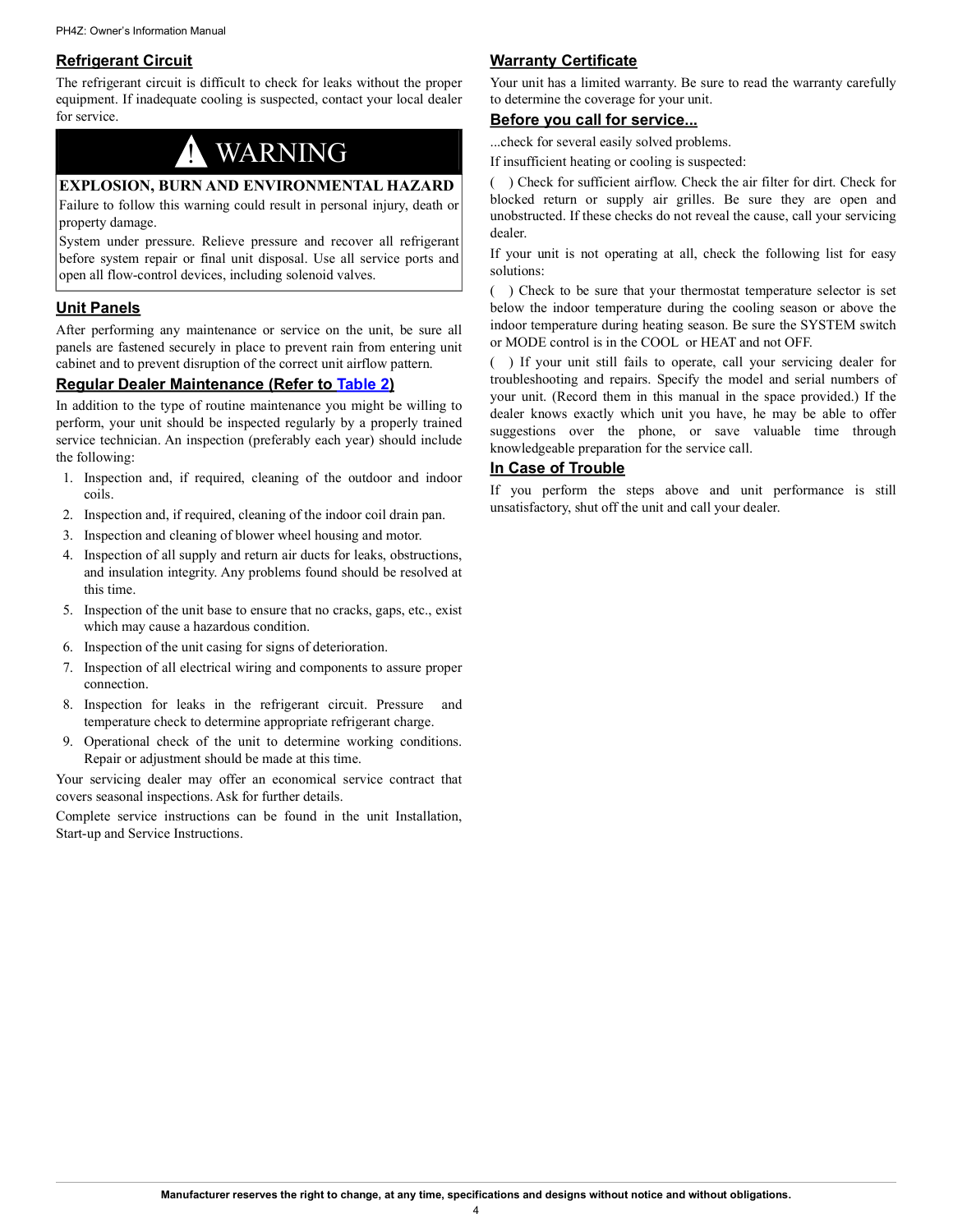#### **Table 2 – Maintenance Checklist**

<span id="page-4-0"></span>Monthly maintenance items and outdoor unit rinsing may be performed by the consumer. All other maintenance items and all service work must be performed by a qualified service technician. Read all Warning labels.

| <b>Description of Maintenance</b>                                                                                                                                                                                             |                | <b>Recommended Interval</b> |  |
|-------------------------------------------------------------------------------------------------------------------------------------------------------------------------------------------------------------------------------|----------------|-----------------------------|--|
| <b>Consumer specific:</b>                                                                                                                                                                                                     | <b>Monthly</b> | Annual                      |  |
| Inspect, clean, or replace air filter if filter is located indoors in return air duct.                                                                                                                                        | x              |                             |  |
| Clear away debris and vegetation near unit.                                                                                                                                                                                   | X              |                             |  |
| Dealer specific:                                                                                                                                                                                                              |                |                             |  |
| Inspect cabinet and basepan for damage. Replace panels, gaskets, and other components that are damaged or severely<br>rusted. Make sure precipitation has not entered indoor section of unit.                                 |                | x                           |  |
| Inspect electrical disconnect for proper function. Repair or replace as necessary.                                                                                                                                            |                | X                           |  |
| Inspect electrical wiring and connections. Tighten loose connections. Inspect and perform functional test of equipment as<br>needed to ensure proper function. Repair or replace damaged or overheated components and wiring. |                | X                           |  |
| Inspect electric heater, if installed. Check for signs of overheating of elements, controls, and wiring. Make sure heater<br>elements are not broken or electically shorted.                                                  |                | X                           |  |
| Check refrigerant system subcooling and/or superheat (system dependent).                                                                                                                                                      |                | X                           |  |
| Inspect inside of unit. Clean if debris is present.                                                                                                                                                                           |                | X                           |  |
| Inspect condenser coil. Clean if dust, dirt, or debris is present. Rinse unit with fresh water (see Note 2).                                                                                                                  |                | X                           |  |
| Inspect condenser motor and fan for damage. Make sure fan spins freely.                                                                                                                                                       |                | X                           |  |
| Inspect and clean blower assembly (includes blower housing, wheel, and motor).                                                                                                                                                |                | X                           |  |
| Inspect evaporator coil. Clean if dust, dirt, or debris is present (see Note 2).                                                                                                                                              |                | X                           |  |
| Clean condensate pan and drain lines (more frequent maintenance may be required in humid climates).                                                                                                                           |                | X                           |  |
| Inspect airflow system (ductwork). Check for leaks and repair as needed.                                                                                                                                                      |                | X                           |  |

Notes:

1. The above list may not include all maintenance items. Inspection intervals may vary depending on climate and operating hours. Consult your HVAC dealer about a service contract for seasonal inspections.

2. Do not use harsh chemicals or high pressure water on coils. More frequent rinsing is required for units near a sea coast.